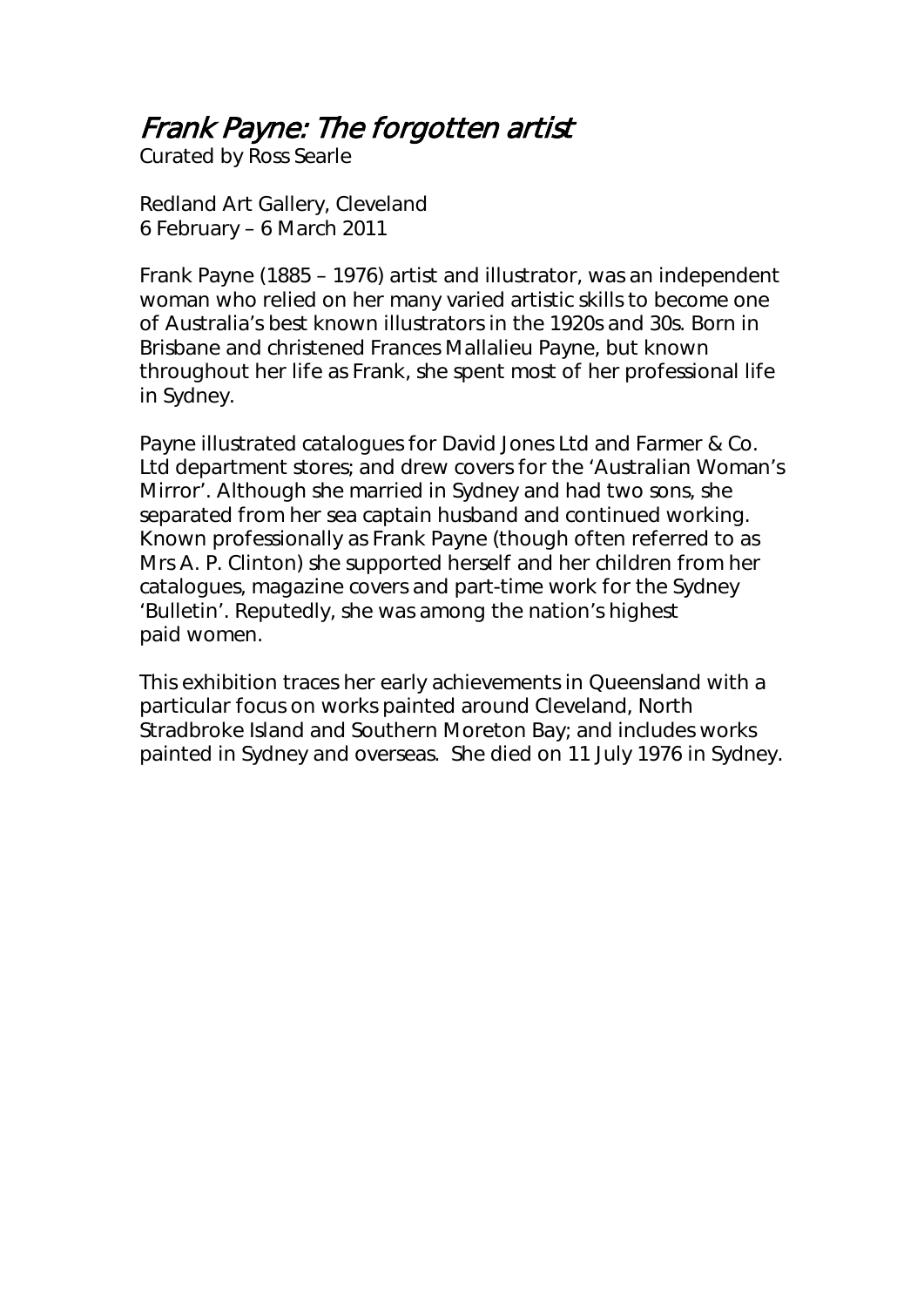#### Frank Payne – Queensland career

Frances Mallalieu Payne is a little remembered Queensland-born artist who was celebrated as a fine artist and commercial designer in the 1920s and 1930s. Frank (as she was known) was born on 7 May 1885 at Kangaroo Point, Brisbane, daughter of English-born parents Arthur Peel Payne, and his wife Julia Finch, née Batchellor. She was educated at All Hallows' Convent and studied at the Brisbane Technical College.

Frank Payne continued her studies overseas and sailed for England in March 1905. In Paris for nine months, she enrolled at the Académie Colarossi, and then studied at the École Nationale Supérieure des Beaux-Arts. At 'La Grande Chaumière' she was taught black-and-white work by Théophile-Alexandre Steinlen, a famous Parisian poster artist. Back in London, she worked in Frank Brangwyn's studio and did her most serious study there. During the summers she travelled extensively through England (1905), Brittany, France (1906), and elsewhere on the Continent (1907).

Of particular interest are the artworks Payne painted after returning to Brisbane in 1907. A seminal work painted before her departure to Sydney in 1919 depicts Swan Bay, North Stradbroke Island. The atmospheric treatment of the sunlit haze painted on an unprimed wooden panel emphasises the horizontal relationship between sky, sea and shore. Painted 'en plein air' a French expression which means in the 'open air'; describes the act of painting outdoors directly in the landscape and exemplifies the influences she absorbed during her art studies in Europe.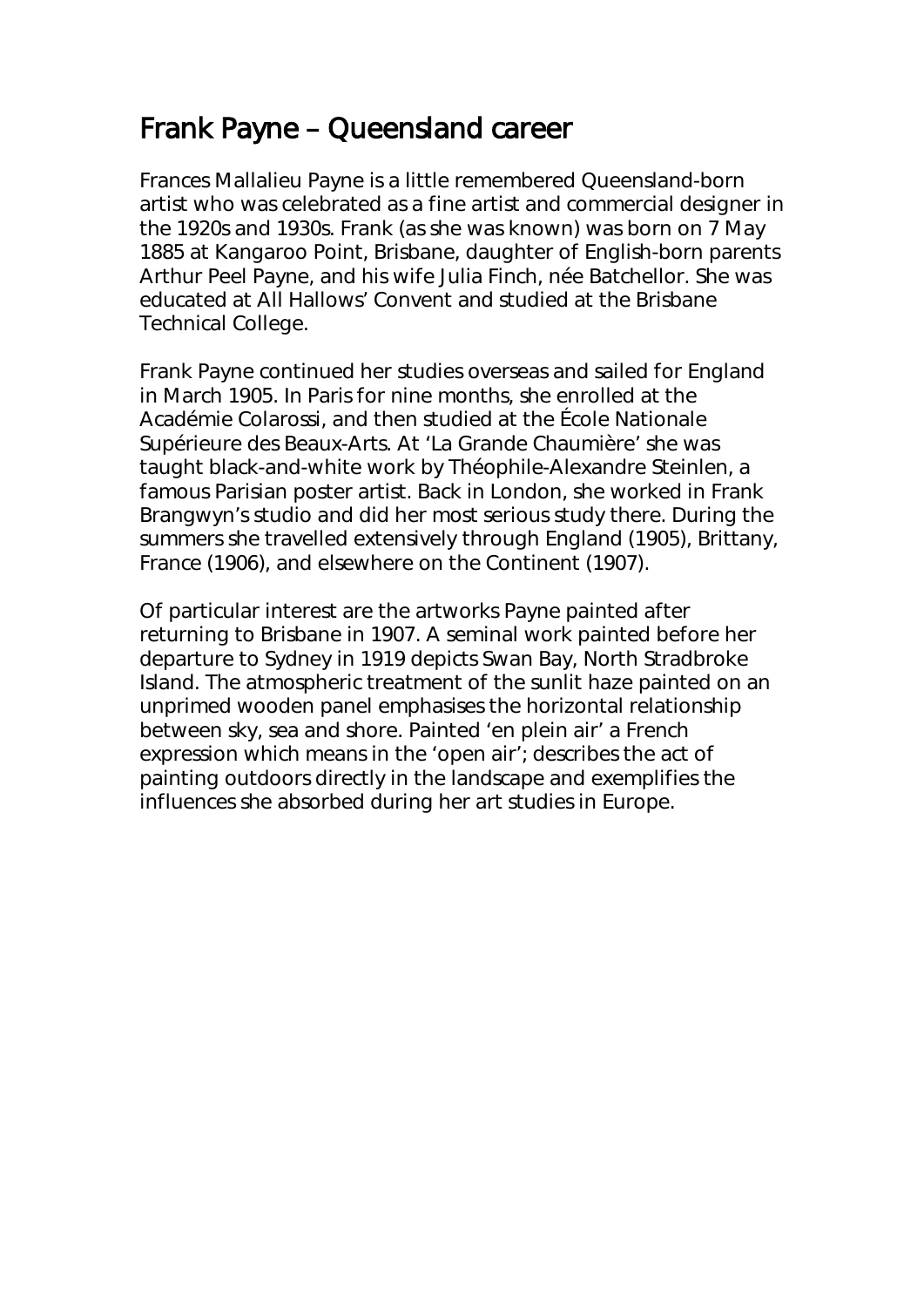# Frank Payne – Working methods

Little of Frank Payne's Queensland work has survived and it is thought that fewer than a dozen oil paintings and watercolours exist. We are fortunate to have a large number of sketchbook drawings that Frank Payne made around Cleveland, North Stradbroke Island and Southern Moreton Bay. A sketchbook is frequently used by artists for drawing or painting as a part of their creative process and helps to record, organise and clarify ideas and perceptions of daily events, objects and places from the everyday life experiences and from imagination and memory. Frank Payne carried these sketchbooks with her on trips to Cleveland and surrounding districts. Many of the pages contain notations, record the time of day and have traces of colour.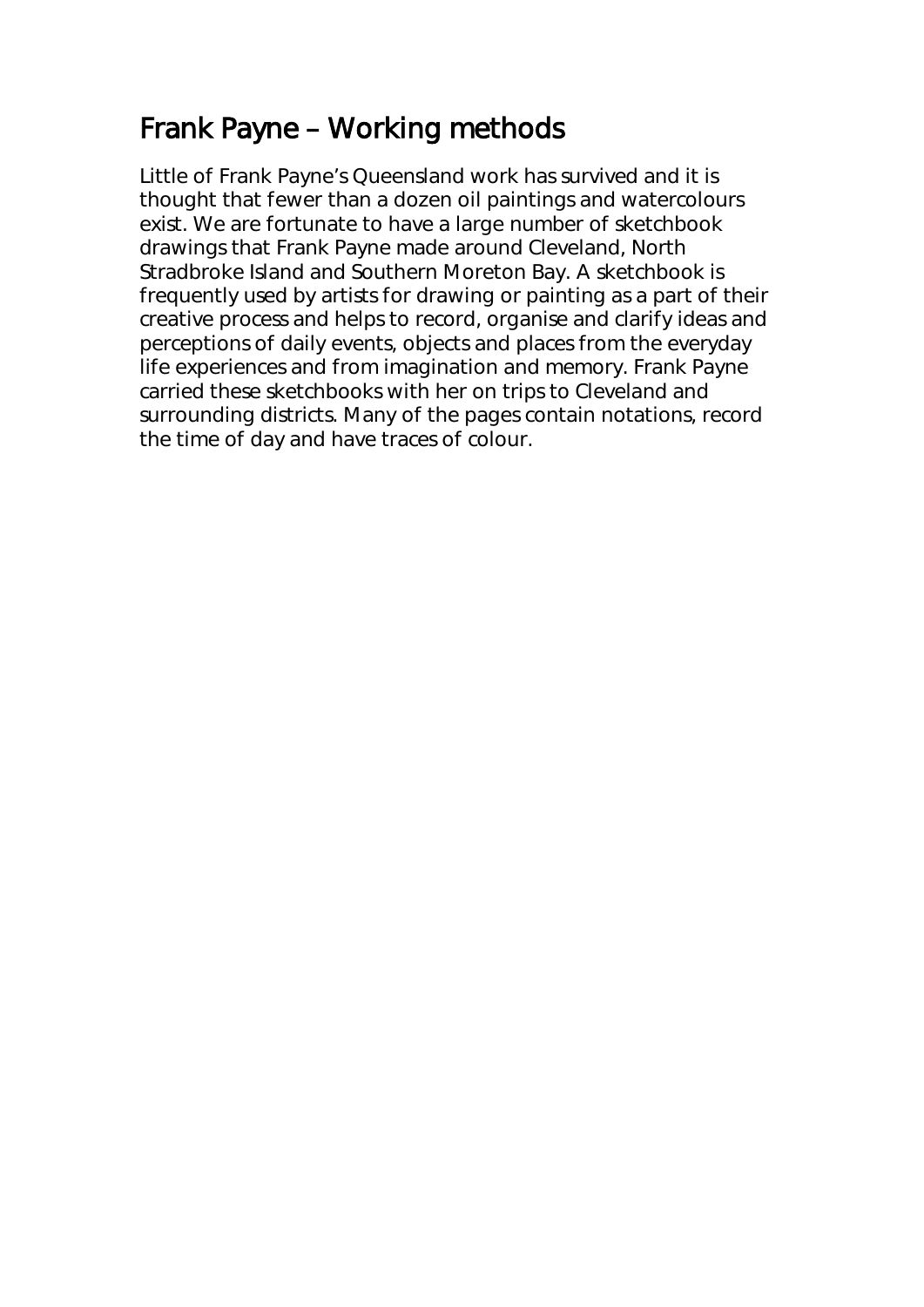### Frank Payne – Portrait studies

At Brisbane Technical College Frank Payne trained as a portrait painter. She studied under Godfrey Rivers, an English trained artist who attended the Slade School and exhibited with the Royal Academy before coming to Australia in 1889. Her Brisbane studies fired her with an ambition to travel to and study in England and Europe. From the time of her departure until her return to Brisbane two and half years later, Payne wrote a regular series of articles for the Brisbane 'Courier' in which she described her travels and her art studies.

While overseas she was influenced by the more progressive trends in art at the time. The way she built up form with controlled line and economical use of space are features of her fine art training, learned from the much-admired draughtsmanship of the English painter and etcher Frank Brangwyn and his assistant teachers. Payne often said that Brangwyn was a major influence and that, among all her studies, the time spent in his studio was the

most influential.

In contact with many prominent women artists, Payne numbered among her friends Jessie Traill, Ethel Carrick Fox (acting as an executor of Carrick's estate) and the writer Dorothea Mackellar. The portrait of Jessie Traill in fancy dress was probably painted in the early 1920s and may have been painted as an entry for the Archibald Prize. She also exhibited oil and watercolour paintings of children (often her own sons) in relaxed unposed settings. Her reputation as a painter rested largely on her studies of children, which were very popular at the time.